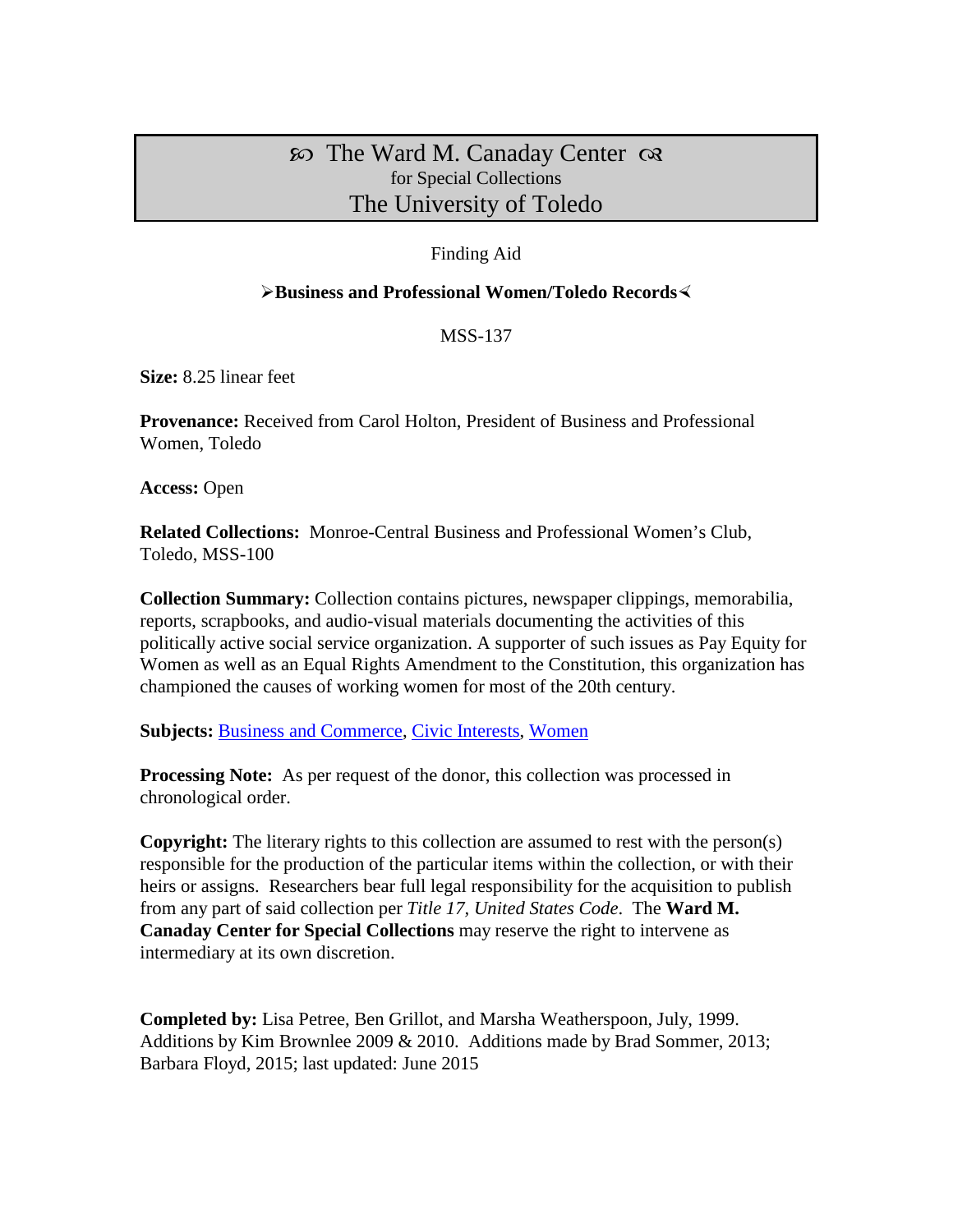#### **Historical Sketch**

 The history of the Business and Professional Women's Organization (BPW) can be traced to 1914 when a "club" dedicated to promoting the interests of working women formed in Toledo, Ohio. This prototype was only the third nationwide (Omaha, Nebraska and Detroit, Michigan were the other two) and the first in the state of Ohio. Similar groups with similar goals began to spring forth nationwide. In 1918, the Young Women's Christian Association (YWCA) decided to organize these groups and in 1919 the National Federation of Business and Professional Women was born. The Ohio Federation, formed in 1920, had individual chapters in Dayton, Cincinnati, and Toledo.

With the advent of a national group, a committee was chosen to select an appropriate Federation emblem. Several designs were submitted. Nike, the *"Winged Victory of Samothrace"*, had particular significance because she represented *"strength, progress, freedom and triumph in the face of adversity"*---ideals BPW embodied. Nygaard, a sculptor, was chosen as the designer in 1921 and is responsible for creating the emblem still used today.

 BPW is a social service organization which advocates on local, state, national and international levels for the "equity of all women in the workplace through advocacy, education and information." This goal is met through legislative programs, clinics and workshops for professional women, scholarships to women who wish to pursue careers, and by serving as a network for colleagues to interact socially and professionally. Locally, scholarships from the Florence Allen Endowment Fund are offered to two high school women for their college tuition although additional monetary awards exist on state and national levels as well.

 During the early years of the club, it advocated for passage of the Nineteenth Amendment to the Constitution, which gave women the right to vote. BPW was also on the cutting edge of the movement pushing for ratification of the Equal Rights Amendment in the mid-1970s. Its strong commitment to political issues and how these issues affect women continues today. With the creation of the BPW Political Action Committee (PAC) in 1980, the organization continues to pursue its political aims.

 The National Federation of Business and Professional Women boasted nearly 200,000 members throughout 3,700 chapters during the seventies. Even though membership has declined over the years (today there are 80,000 members among 2,800 clubs), the Federation continues to remain an important, active and committed voice fighting for the rights of women in the workplace and the world.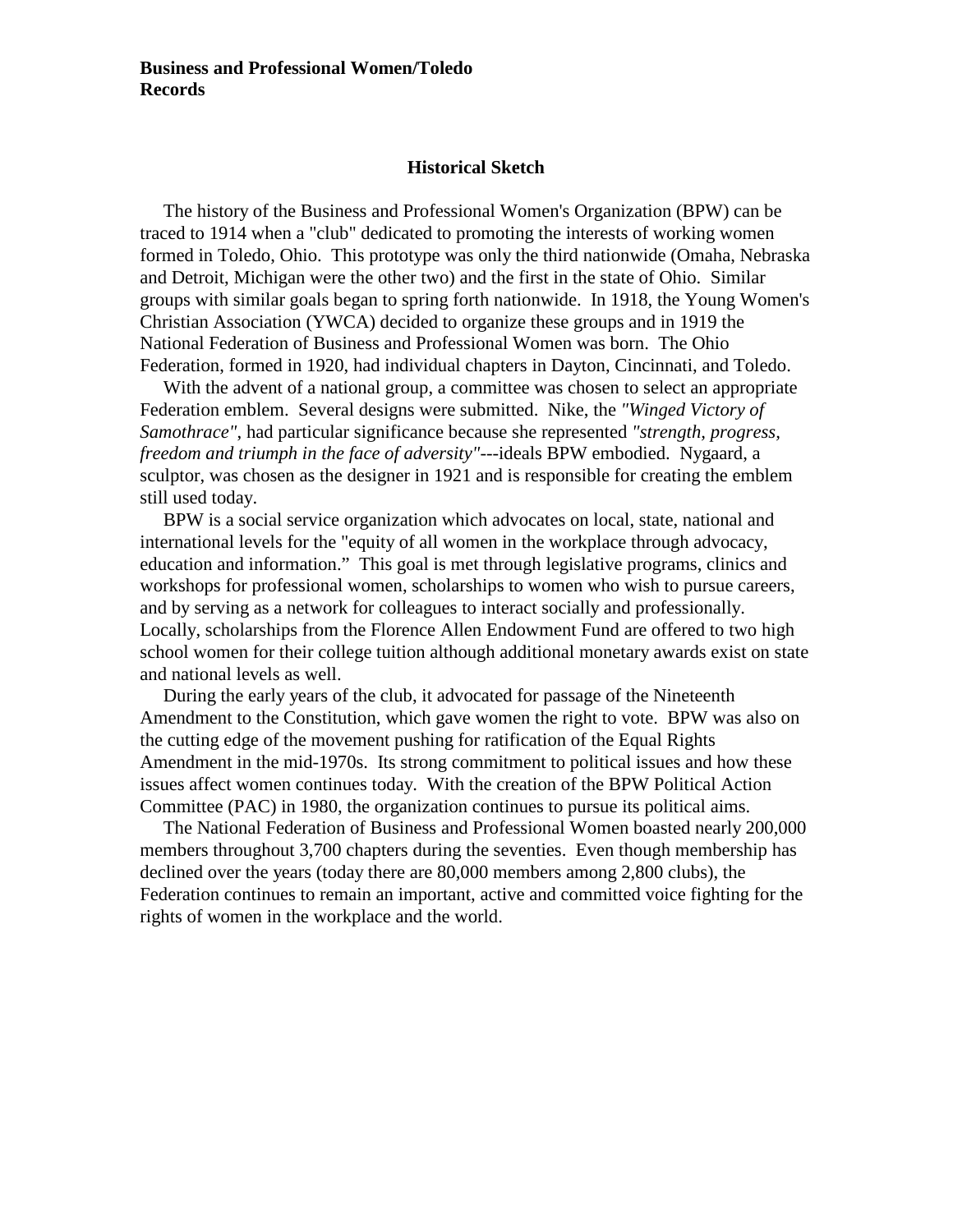### **Scope and Content Note**

At the request of the Donor, the collection was processed chronologically. All folders entitled **"Club Materials"/"BPW Program"** are arranged by the earliest date with the following order:

- 1. Correspondence
- 2. Bulletins
- 3. Reports
- 4. Financial Reports
- 5. News Clippings
- 6. Ephemera (Programs)
- 7. Photographs
- 8. Awards and certificates
- 9. Artifacts

 Undated materials within each of the seven classifications are filed after dated materials.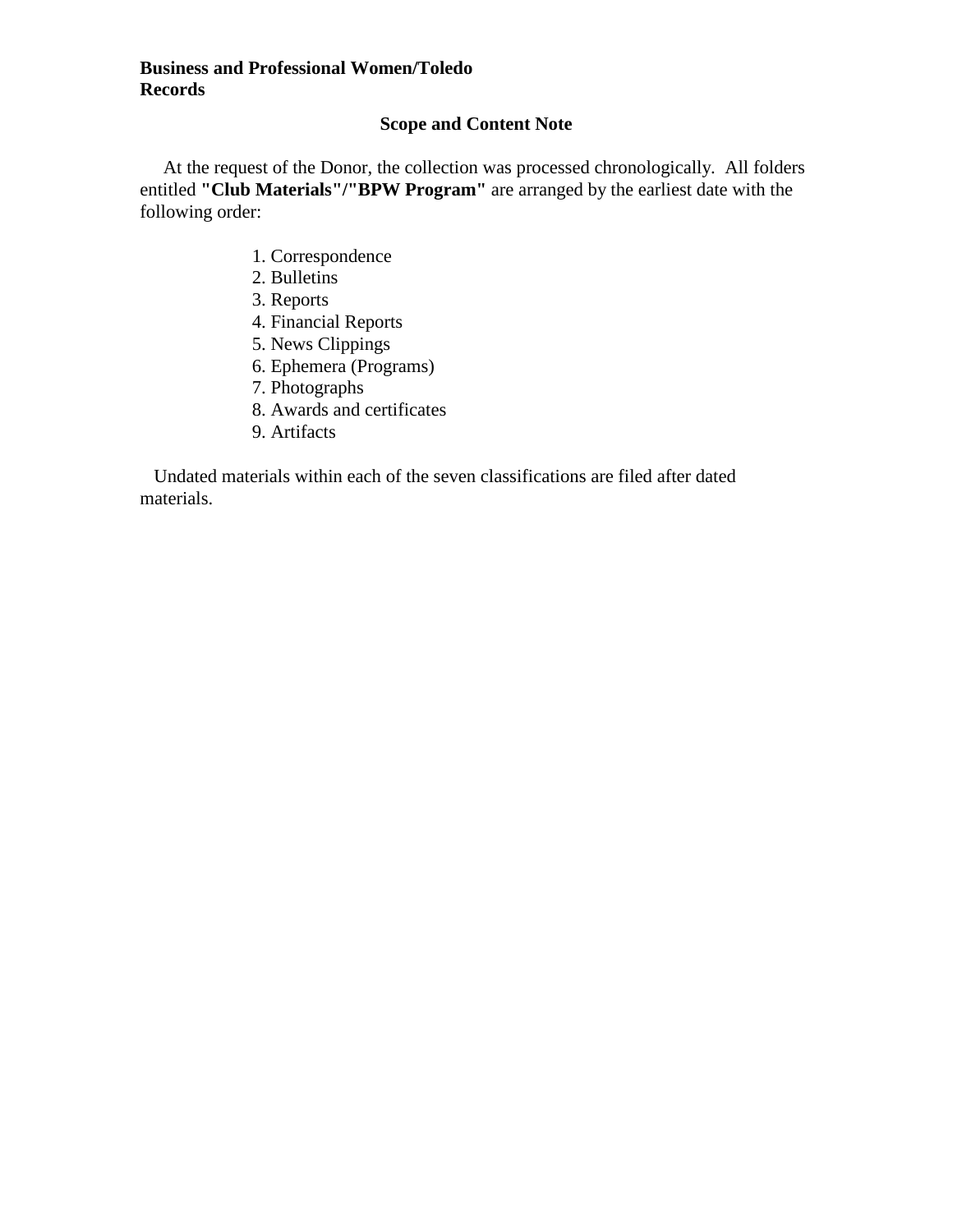### **Folder List**

# **Box Folder Arrangement**

| 10             | $\mathbf{1}$   | 1920, Certificate of Membership, National Federation of Business and |  |  |
|----------------|----------------|----------------------------------------------------------------------|--|--|
|                |                | Professional Women's Clubs                                           |  |  |
| $\mathbf{1}$   | $\mathbf{1}$   | 1922-1924, Minutes                                                   |  |  |
| $\mathbf{1}$   | 2              | 1929-1935, Club Materials                                            |  |  |
| $\mathbf{1}$   | 3              | 1936-1938, Club Materials                                            |  |  |
| $\mathbf{1}$   | $\overline{4}$ | 1939-1940, Club Materials                                            |  |  |
| 1              | 5              | 1941-1942, Club Materials                                            |  |  |
| $\mathbf{1}$   | 6              | 1943-1947, Club Materials (1 of 2)                                   |  |  |
| $\mathbf{1}$   | 7              | 1943-1947, Club Materials (2 of 2)                                   |  |  |
| $\mathbf{1}$   | 8              | 1948-1950, Club Materials                                            |  |  |
| 9              | $\mathbf{1}$   | 1950, Scrapbook, National Convention, San Francisco                  |  |  |
| $\mathbf{1}$   | 9              | 1951, Festival of Britain in Oxford                                  |  |  |
| $\mathbf{1}$   | 10             | 1951-1952, Club Materials                                            |  |  |
| 10             | 3              | 1952-1953, Scrapbook                                                 |  |  |
| $\mathbf{1}$   | 11             | 1953-54, Club Materials (1 of 2)                                     |  |  |
| $\mathbf{1}$   | 12             | 1953-54, Club Materials (2 of 2)                                     |  |  |
| 9              | $\overline{2}$ | 1953-1954, Scrapbook                                                 |  |  |
| $\mathbf{1}$   | 13             | 1954-55, Club Materials                                              |  |  |
| $\mathbf{1}$   | 14             | 1956-1957, Club Materials                                            |  |  |
| $\mathbf{1}$   | 15             | 1958-1959, Club Materials                                            |  |  |
| $\mathbf{1}$   | 16             | 1959-1971, Club Legislation Committee (1 of 2)                       |  |  |
| $\mathbf{1}$   | 17             | 1959-1971, Club Legislation Committee (2 of 2)                       |  |  |
| $\mathbf{1}$   | 18             | 1960, Club Materials                                                 |  |  |
| $\mathbf{1}$   | 19             | 1961, Club Materials                                                 |  |  |
| 10             | $\overline{2}$ | 1961, Women's Traffic Council Award                                  |  |  |
| $\mathbf{1}$   | 20             | 1962-1963, Club Materials                                            |  |  |
| $\overline{2}$ | $\mathbf{1}$   | 1964-1965, Club Materials (1 of 2)                                   |  |  |
| $\overline{c}$ | $\overline{2}$ | 1964-1965, Club Materials (2 of 2)                                   |  |  |
| $\mathbf{2}$   | 3              | 1966-1967, Club Materials                                            |  |  |
| $\overline{2}$ | 4              | 1968-1969, Club Materials                                            |  |  |
| $\overline{2}$ | 5              | 1968-1970, Personal Development Committee                            |  |  |
| $\overline{c}$ | 6              | 1970, Club Materials                                                 |  |  |
| $\overline{c}$ | 7              | 1971-1972, Club Materials                                            |  |  |
| $\overline{c}$ | 8              | 1972-1973, Club Materials (1 of 2)                                   |  |  |
| $\mathbf{2}$   | 9              | 1972-1973, n.d., Club Materials (2 of 2)                             |  |  |
| $\sqrt{2}$     | 10             | 1973-1974, Club Materials (1 of 2)                                   |  |  |
| $\overline{2}$ | 11             | 1973-1974, Club Materials (2 of 2)                                   |  |  |
| $\overline{2}$ | 12             | 1974-1975, Club Materials (1 of 2)                                   |  |  |
| $\mathbf{2}$   | 13             | 1974-1975, Club Materials (2 of 2)                                   |  |  |
| 3              | $\mathbf{1}$   | 1975-1977, Club Materials (1 of 3)                                   |  |  |
| 3              | $\overline{2}$ | 1975-1977, Club Materials (2 of 3)                                   |  |  |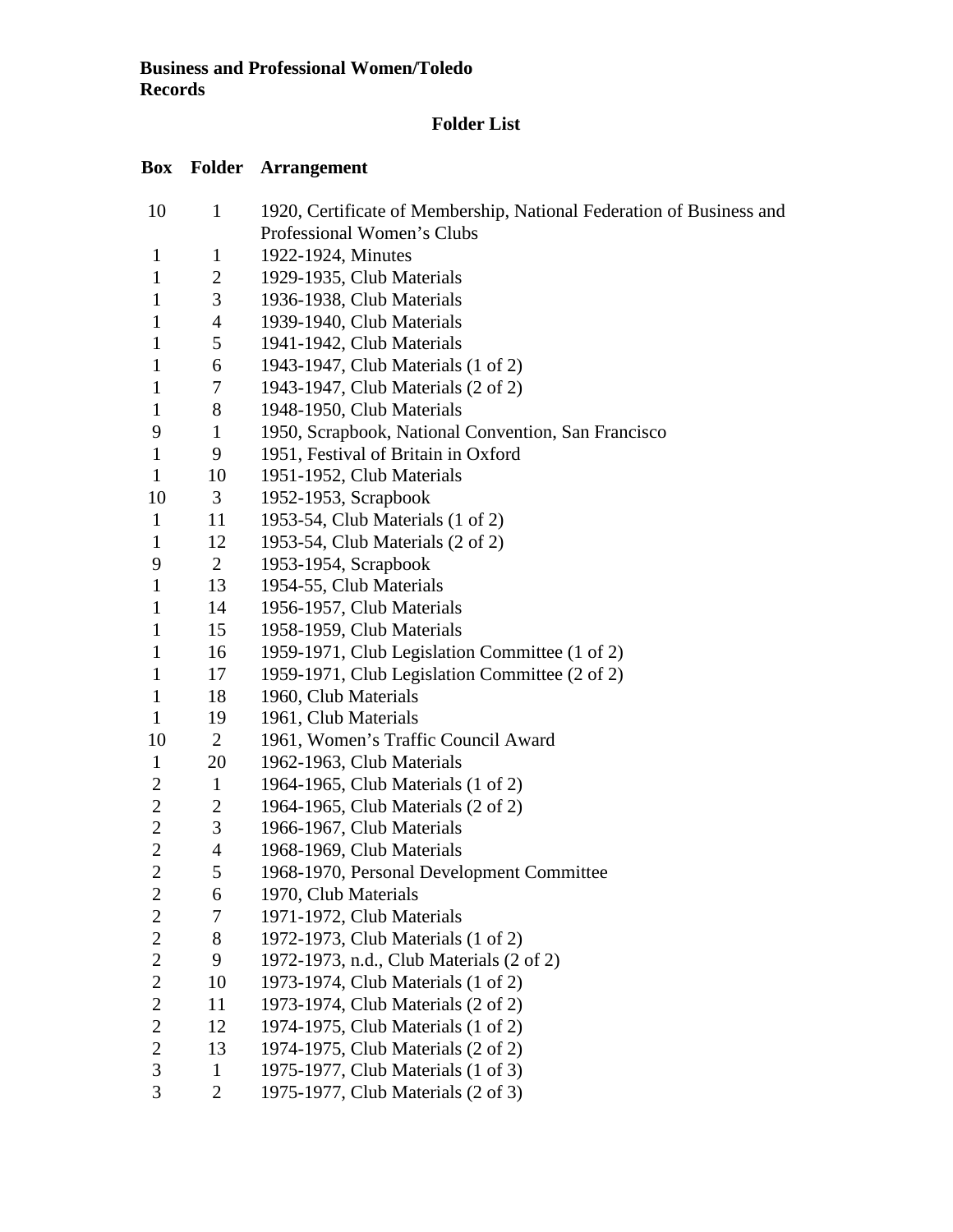| 3              | 3              | 1975-1977, Club Materials (3 of 3) |
|----------------|----------------|------------------------------------|
| 3              | $\overline{4}$ | 1976, Club Materials               |
| 3              | 5              | 1977-1978, Club Materials (1 of 3) |
| 3              | 6              | 1977-1978, Club Materials (2 of 3) |
| 3              | 7              | 1977-1978, Club Materials (3 of 3) |
| 3              | 8              | 1978-1979, Club Materials (1 of 2) |
| 3              | 9              | 1978-1979, Club Materials (2 of 2) |
| 3              | 10             | 1980, Club Materials               |
| 3              | 11             | 1981, Club Materials (1 of 2)      |
| 3              | 12             | 1981, Club Materials (2 of 2)      |
| $\overline{4}$ | $\mathbf{1}$   | 1982, Club Materials (1 of 2)      |
| $\overline{4}$ | $\overline{c}$ | 1982, Club Materials (2 of 2)      |
| $\overline{4}$ | 3              | 1983-1984, Club Materials (1 of 3) |
| $\overline{4}$ | $\overline{4}$ | 1983-1984, Club Materials (2 of 3) |
| $\overline{4}$ | 5              | 1983-1984, Club Materials (3 of 3) |
| $\overline{4}$ | 6              | 1984-1985, Club Materials (1 of 2) |
| $\overline{4}$ | 7              | 1984-1985, Club Materials (2 of 2) |
| $\overline{4}$ | 8              | 1985-1986, BPW Program (1 of 3)    |
| $\overline{4}$ | 9              | 1985-1986, BPW Program (2 of 3)    |
| $\overline{4}$ | 10             | 1985-1986, BPW Program (3 of 3)    |
| $\overline{4}$ | 11             | 1986-1987, BPW Program (1 of 4)    |
| $\overline{4}$ | 12             | 1986-1987, BPW Program (2 of 4)    |
| $\overline{4}$ | 13             | 1986-1987, BPW Program (3 of 4)    |
| $\overline{4}$ | 14             | 1986-1987, BPW Program (4 of 4)    |
| $\overline{7}$ | $\mathbf{1}$   | 1987-1988, Club Materials          |
| 5              | $\mathbf{1}$   | 1987-1989, BPW Program (1 of 2)    |
| 5              | $\mathbf{2}$   | 1987-1989, BPW Program (2 of 2)    |
| 5              | 3              | 1988-1990, Club Materials (1 of 3) |
| 5              | $\overline{4}$ | 1988-1990, Club Materials (2 of 3) |
| 5              | 5              | 1988-1990, Club Materials (3 of 3) |
| $\overline{7}$ | $\overline{c}$ | 1989-1990, Club Materials          |
| 7              | 3              | 1991-1992, Club Materials          |
| 5              | 6              | 1991-1993, Club Materials (1 of 6) |
| 5              | 7              | 1991-1993, Club Materials (2 of 6) |
| 5              | 8              | 1991-1993, Club Materials (3 of 6) |
| 5              | 9              | 1991-1993, Club Materials (4 of 6) |
| 5              | 10             | 1991-1993, Club Materials (5 of 6) |
| 5              | 11             | 1991-1993, Club Materials (6 of 6) |
| $\overline{7}$ | $\overline{4}$ | 1993-1994, Club Materials          |
| 5              | 12             | 1994-1995, BPW Program (1 of 2)    |
| 5              | 13             | 1994-1995, BPW Program (2 of 2)    |
| 6              | $\mathbf{1}$   | 1995-1996, Club Materials (1 of 3) |
| 6              | 2              | 1995-1996, Club Materials (2 of 3) |
| $\overline{7}$ | 5              | 1995-1996, Club Materials (3 of 3) |
| 6              | 3              | 1997-1999, Club Materials (1 of 2) |